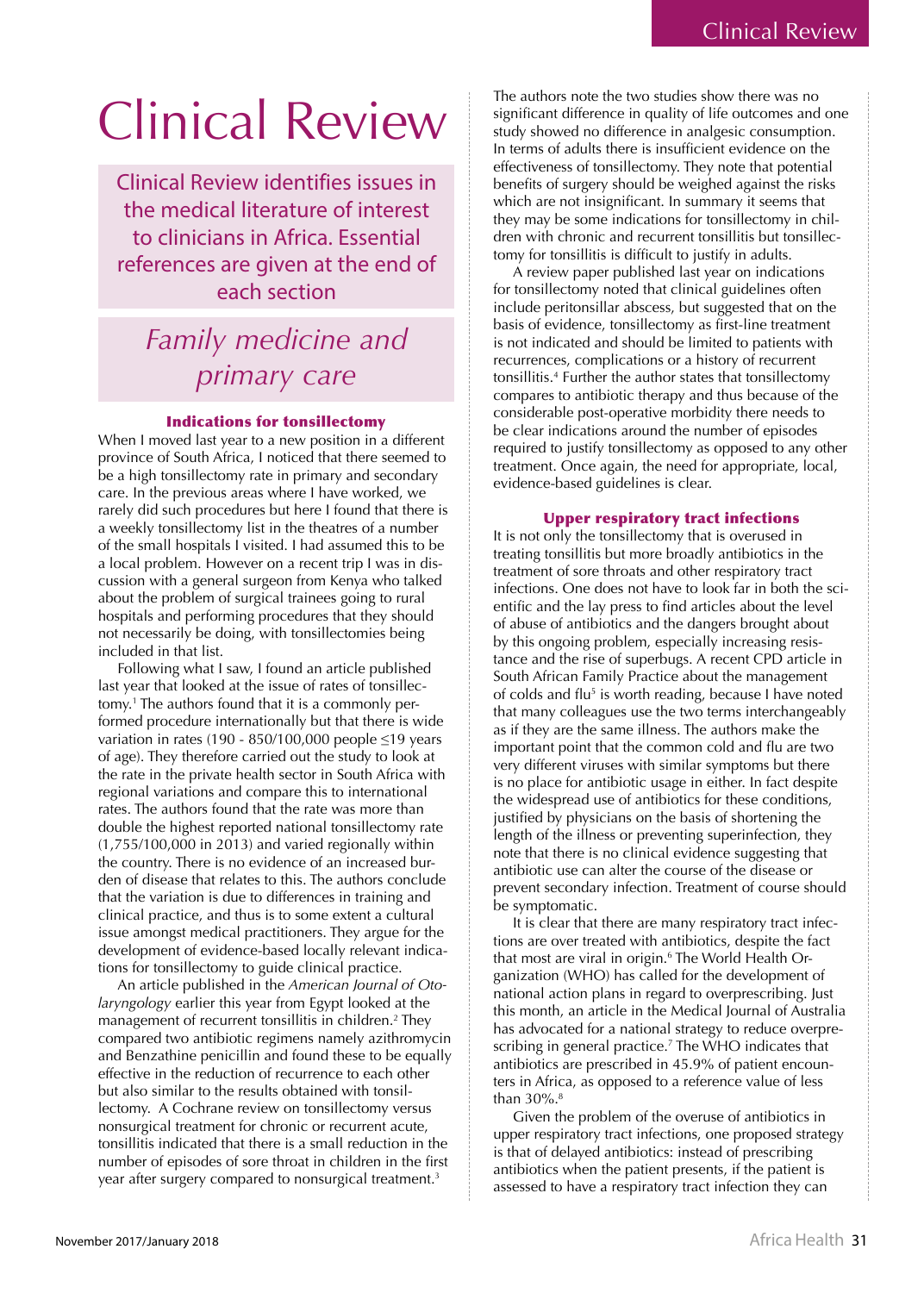

### The Upper Respiratory System

be given symptomatic treatment and advice, and asked to return if they are not improving or there is any deterioration the condition. In some health systems prescriptions can be given with instructions to the patient that they wait for two days before deciding whether to fill the prescription. An updated Cochrane review published earlier this year looked at the effects on clinical outcomes and other factors of delayed prescription of antibiotics in respiratory tract infections.<sup>9</sup> They found that for many clinical outcomes either strategy produced the same results. While they were some better patient satisfaction with delayed antibiotics there was not as great a reduction in antibiotic use as there is with not using it at all. Basically the conclusion is that when clinicians feel it is safe not to prescribe antibiotics immediately for people with respiratory infections no antibiotics with advice to return if symptoms do not resolve is likely to result in the least use of antibiotics while still maintaining patient satisfaction and clinical outcomes; where clinicians are not confident to do, delayed antibiotic use is a strategy that is acceptable.

Clinicians often respond that patients or their parents demand antibiotics. A study reported in the annals of family medicine looked at the attitudes of parents towards the use of antibiotics in acute respiratory tract infections with children.<sup>10</sup> They noted the fact that parents have misguided beliefs about the role and value of antibiotics and overestimate their benefits. The authors highlight the need for improved communication and shared decision-making around antibiotic use. The above-mentioned Cochrane review on delayed prescribing suggests that patient satisfaction can be maintained with appropriate explanation.

Another Cochrane review published this year addresses the issue of worldwide health threat of antibiotic resistance by looking at effects of interventions aimed at influencing clinician antibiotic prescribing behaviour for acute respiratory tract infections.<sup>11</sup> They found evidence that point of care C-reactive protein testing, shared decision-making and procalcitonin-guided management reduce antibiotic prescribing. (In February, 2017, the US Food and Drug Administration approved the use of procalcitonin, a blood infection marker, to guide antibiotic therapy in patients

with acute respiratory infections.)<sup>12</sup> They note however that most research was undertaken in high countries. Given the widespread abuse of antibiotics in Africa, it is critical that we develop locally relevant strategies for addressing the problem. The use of Centor's criteria, an old approach recently re-evaluated, may provide a more practical approach that could be incorporated into our primary care.<sup>13</sup>

Ultimately it is important that we as clinicians need the recent call in Lancet Infectious Diseases that 'all health-care providers who prescribe antibiotics need to take ownership, engage in stewardship, and understand the societal burden of inappropriate antibiotic use.'<sup>14,</sup> p.e56

### Professor ID Couper

Director: Ukwanda Centre for Rural Health Stellenbosch University South Africa

#### **References**

- Douglas-Jones P, Fagan JJ. Tonsillectomy rates in the South African private healthcare sector. S Afr Med J. 2016; 106(11):1134-1140. doi: 10.7196/SAMJ.2016.v106i11.10842.
- $\overline{z}$ El Hennawi DED, Geneid A, Zaher S, Ahmed MR. Management of recurrent tonsillitis in children. Am J Otolaryngol. 2017; 38(4):371-374. doi: 10.1016/j.amjoto.2017.03.001.
- $\overline{\mathbf{z}}$ Burton MJ, Glasziou PP, Chong LY, Venekamp RP. Tonsillectomy or adenotonsillectomy versus non-surgical treatment for chronic/ recurrent acute tonsiliitis. Cochrane Database of Systematic Reviews 2014, Issue 11, Art. No.: CD001802, DOI: 10,1002/14651858. CD001802.pub3.
- Windfuhr JP. Indications for tonsillectomy stratified by the level of evidence. GMS Curr Top Otorhinolaryngol Head Neck Surg. 2016; 15:Doc09. doi: 10.3205/cto000136.
- Ismail H, Schellack N. Colds and flu an overview of the management. South African Family Practice 2017; 59(3):5-12.
- Ababneh MA, Al-Azzam SI, Ababneh R, Rababa'h AM, Demour SA. Antibiotic prescribing for acute respiratory infections in children in Jordan. Int Health. 2017; 9(2):124-130. doi: 10.1093/inthealth/ FOOxdi
- $\overline{7}$ Del Mar CB, Scott AM, Glasziou PP, Hoffmann T, van Driel ML, Beller E, Phillips SM, Dartnell J. Reducing antibiotic prescribing in Australian general practice: time for a national strategy. Med J Aust. 2017 Nov 6:207(9):401-406.
- $\mathsf{R}$ Ofori-Asenso R, Brhlikova P Pollock AM. Prescribing indicators at primary health care centers within the WHO African region: a systematic analysis (1995-2015). BMC Public Health. 2016;16:724. doi: 10.1186/s12889-016-3428-8.
- $\overline{q}$ Spurling GKP, Del Mar CB, Dooley L, Foxlee R, Farley R. Delayed antibiotic prescriptions for respiratory infections. Cochrane Database of Systematic Reviews 2017, Issue 9. Art. No.: CD004417. DOI: 10.1002/14651858.CD004417.pub5.
- $10<sup>1</sup>$ Coxeter PD, Mar CD, Hoffmann TC. Parents' Expectations and Experiences of Antibiotics for Acute Respiratory Infections in Primary Care. Ann Fam Med. 2017 Mar; 15(2):149-154. doi: 10.1370/ afm.2040.
- $11$ Tonkin-Crine SKG, Tan PS, van Hecke O, Wang K, Roberts NW, Mc-Cullough A, Hansen MP, Butler CC, Del Mar CB. Clinician-targeted interventions to influence antibiotic prescribing behaviour for acute respiratory infections in primary care: an overview of systematic reviews. Cochrane Database of Systematic Reviews 2017, Issue 9. Art. No.: CD012252. DOI: 10.1002/14651858.CD012252.pub2.
- 12 Schuetz P, Wirz Y, Sager R, Christ-Crain M, Stolz D, Tamm M, Bouadma L, Luyt CE, Wolff M, Chastre J, Tubach F, Kristoffersen KB, Burkhardt O, Welte T, Schroeder S, Nobre V, Wei L, Bucher HC, Annane D, Reinhart K, Falsey AR, Branche A, Damas P, Nijsten M, de Lange DW, Deliberato RO, Oliveira CF, Maravic-Stojkovic V, Verduri A, Beghé B, Cao B, Shehabi Y, Jensen JS, Corti C, van Oers JAH, Beishuizen A, Girbes ARJ, de Jong E, Briel M, Mueller B. Effect of procalcitonin-guided antibiotic treatment on mortality in acute respiratory infections: a patient level meta-analysis. Lancet Infect Dis. 2017. pii: S1473-3099(17)30592-3. doi: 10.1016/S1473-3099(17)30592-3. [Epub ahead of print]
- 13 Freer J, Ally T, Brugha R. Impact of Centor scores on determining antibiotic prescribing in children. Int J Health Care Qual Assur. 2017; 30(4):319-326. doi: 10.1108/IJHCQA-08-2016-0114.
- 14 Goff DA, Kullar R, Goldstein EJC, Gilchrist M, Nathwani D, Cheng AC, Cairns KA, Escandón-Vargas K, Villegas MV, Brink A, van den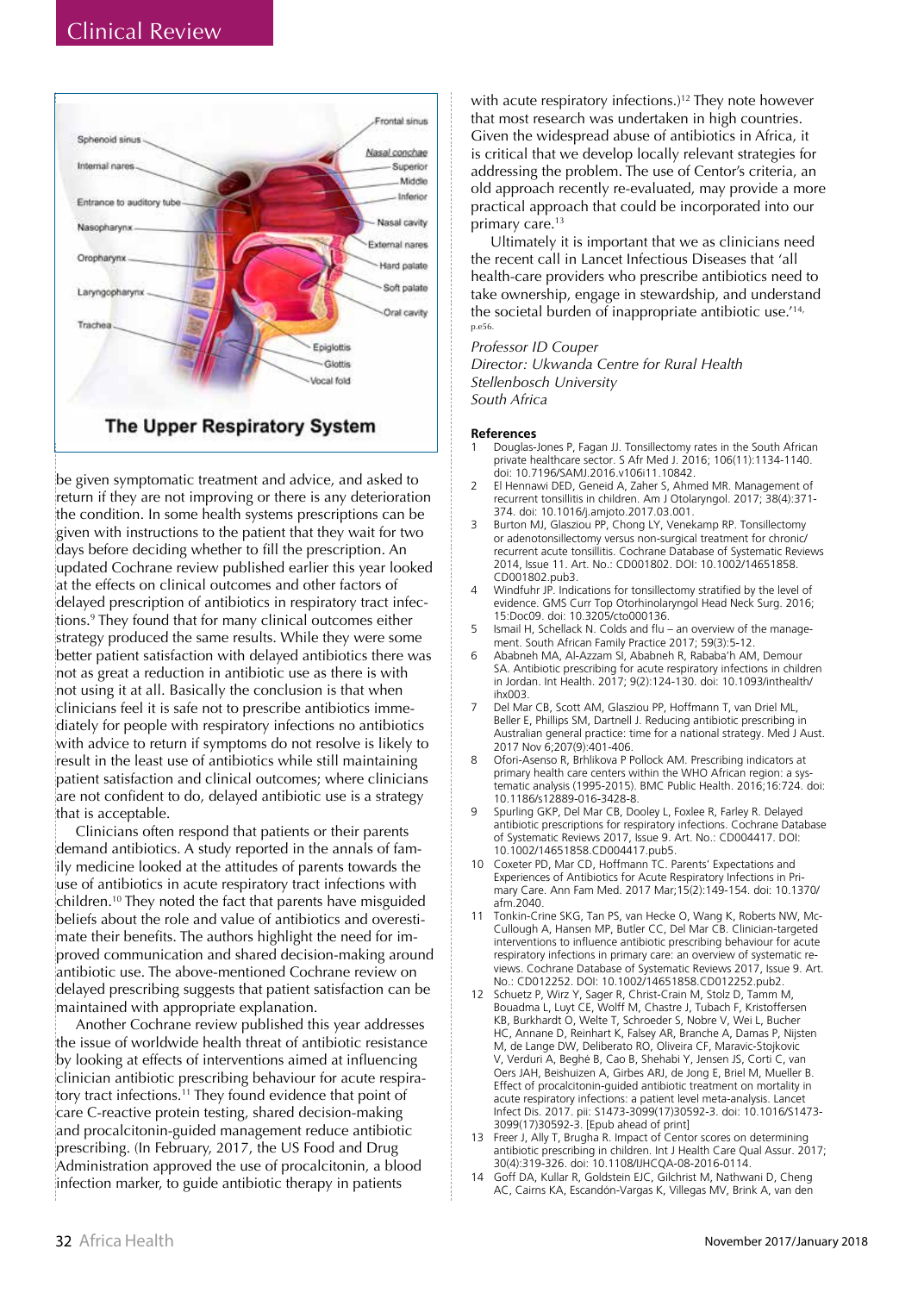Bergh D, Mendelson M. A global call from five countries to collaborate in antibiotic stewardship: united we succeed, divided we might fail. Lancet Infect Dis. 2017; 17(2):e56-e63. doi: 10.1016/S1473-3099(16)30386-3.

### **AIDS**

The epidemiology of the HIV/AIDS epidemic and the scale up of antiretroviral therapy (ART) in 2016 was described by the joint United Nations Programme on HIV/ AIDS (UNAIDS).<sup>1,2</sup> By December 2016, there were an estimated  $36.7$  ( $30.8-42.9$ ) million people living with HIV/AIDS (PLHIV) globally, of whom 94% were adults and 6% were children under 15 years of age. In 2016, 1.8 (1.6–2.1) million people were newly infected with HIV and 1.0 (0.83-1.2) million people died from HIV/ AIDS. Compared with the previous year, HIV incidence and HIV mortality were slightly lower.

Sub-Saharan Africa (divided now in UNAIDS reports into Eastern / Southern Africa and Western / Central Africa) bears the brunt of this epidemic, as it has done for the last two decades, with 25.5 million adults and children (69% of global total) living with HIV in 2016.<sup>1,2</sup> There were 1.16 million new HIV infections (64% of global total) and 730,000 deaths (73% of global total). Of the 160,000 new HIV infections globally in children, 137,000 (86%) occurred in sub-Saharan Africa. Southern Africa remains the worst affected region on the continent as it accounts for 76% (19.4 million) of the region's disease burden. Within this region, South Africa continues to have the largest HIV/AIDS epidemic in the world with an estimated 7.1 million people living with HIV.

By the end of 2016, there were 19.5 million people globally receiving ART, representing 53% of all people living with HIV.<sup>1,2</sup> In sub-Saharan Africa there has been excellent progress in terms of access to treatment, with over 13.8 million people on ART by 2016. In the world's most affected region, Eastern and Southern Africa, the number on treatment has more than doubled since 2010, reaching 11.7 million, representing 60% of people living with HIV. South Africa alone has almost 3.9 million people on treatment, more than any other country in the world. After South Africa, Kenya has the largest ART programme in sub-Saharan Africa with 1.0 million people on therapy by 2016, with Mozambique (990,000), Zimbabwe (980,000), Uganda (940,000), Tanzania (850,000) and Zambia (800,000) following closely behind.<sup>1,2</sup>

Since 2010, the annual number of new HIV infections (all ages) has declined by about 16%, but the pace of decline is far too slow to reach the Fast-Track Target agreed upon by the United Nations General Assembly in 2016.<sup>1,2</sup> However, sub-Saharan Africa is not doing badly: the steepest decline in new HIV infections between 2010 and 2016 was achieved in Eastern and Southern Africa (29% decline) with Western and Central Africa achieving a 9% decline. In contrast, in some regions of the world, the trend in new HIV infections is either stable (for example, Latin America) or increasing (for example, in Eastern Europe and Central Asia the annual number of new infections has increased by 60%).

This being said, there is no room for complacency in sub-Saharan Africa. Adolescent girls and young women in this region are still at particularly high risk of HIV infection due to poor access to education / sexual and reproductive health services, poverty, food insecurity and violence.

### **Advances in Antiretroviral Therapy Regimens**

The consolidated WHO guidelines launched in July 2016 recommended that ART should be offered to any PLHIV regardless of WHO clinical stage or CD4 cell count and this includes adults, pregnant and breast feeding women, adolescents and children. Since 2016, WHO has been recommending new alternative ARV drug options: dolutegravir ( $DTG$ ) and efavirenz 400 mg (EFV400) for first-line therapy, and darunavir / ritonavir (DRV/r) and raltegravir (RAL) for second- and third-line therapy. $3$ 

For first-line treatment, DTG is associated with higher antiretroviral efficacy, better tolerability, lower rates of treatment discontinuation, a higher genetic barrier to resistance and fewer drug interactions compared with other ARV drugs. EFV400 has comparable efficacy and improved safety compared with EFV at the standard dose of 600 mg daily. These two alternative first-line options are now becoming available in low- and middle-income countries (LMIC) as generic fixed-dose combinations at lower prices than the current preferred first-line regimens in use. Although the DTG- and EFV400-containing regimens have clinical and programmatic advantages compared with current standard first-line ART, there is little experience with their use in LMIC. More evidence is needed in these settings and for specific high risk-populations about efficacy and safety, especially during pregnancy.

In second-line therapy, the DRV/r co-formulation is comparable with other boosted protease inhibitors with no significant differences in terms of adverse reactions or treatment discontinuation, hence supporting its use as an alternative medication in second-line regimens. RAL has been approved for children, adults and pregnant women and is effective and well tolerated for second- and third-line regimens after failure of protease-inhibitor-based regimens. Currently, the prices of formulations for these second-line drugs from the pharmaceutical companies, the pill burden and the lack of affordable generic fixed-dose combinations limit their large scale use in LMIC, but this is likely to change in the near future.

The development of new and better ARV drugs is a fast moving field. Two new drugs (cabotegravir and rilpivirine) are in development as long-acting injectable formulations, with a recently published 96-week duration, non-inferiority trial in North America and Europe demonstrating similar efficacy, acceptability and tolerance compared with the current three-drug oral therapy.<sup>4</sup> While it will be challenging for ART programmes in LMIC to keep pace with these new advances and especially to translate them to implementation in the field, it will be important for them to do so, given the increasing prevalence of HIV drug resistance. This has increased from 11% to 29% since the global rollout of ART in 2001, with some countries (for example,